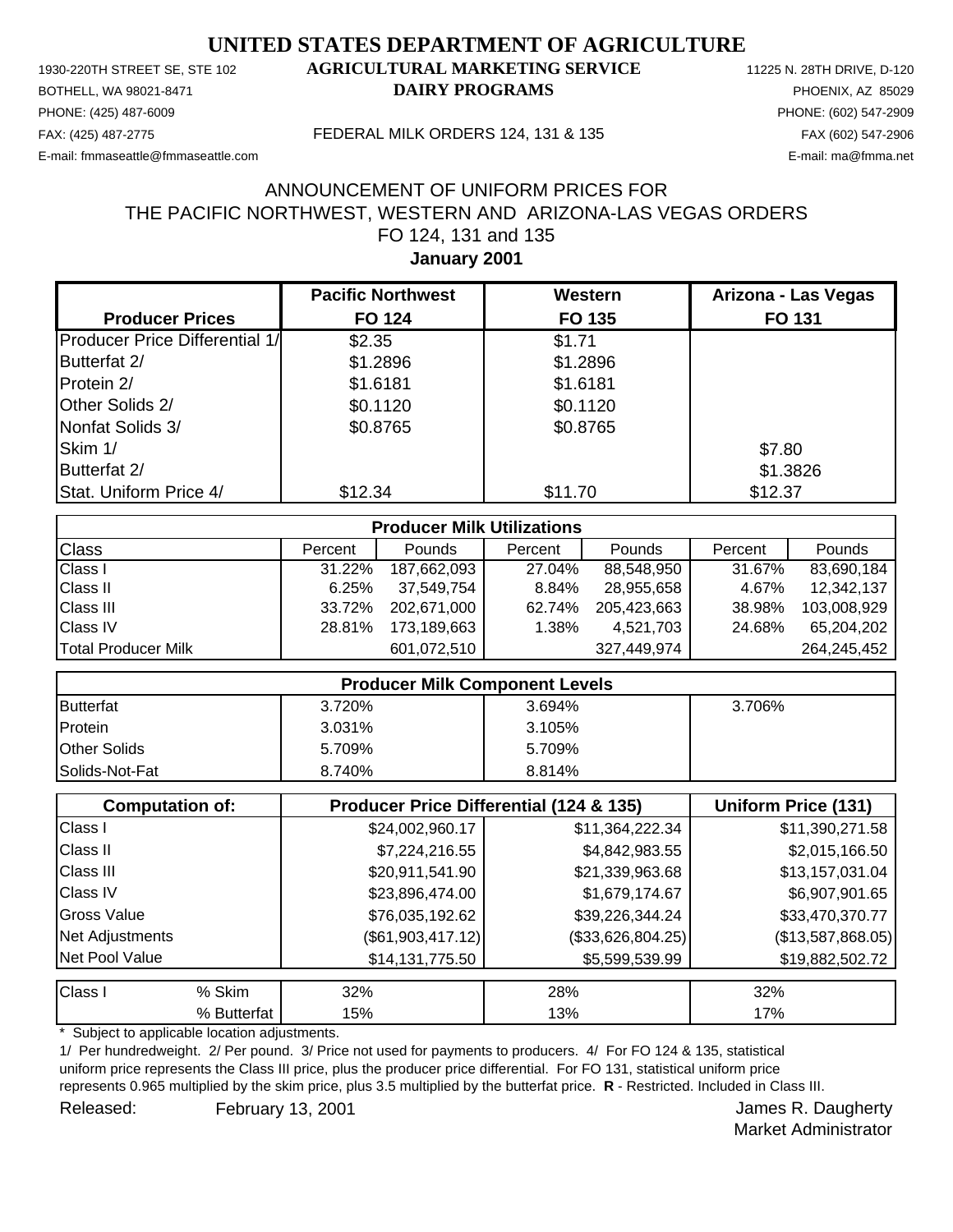PHONE: (425) 487-6009 PHONE: (602) 547-2909 E-mail: fmmaseattle@fmmaseattle.com E-mail: ma@fmma.net

### 1930-220TH STREET SE, STE 102 **AGRICULTURAL MARKETING SERVICE** 11225 N. 28TH DRIVE, D-120 BOTHELL, WA 98021-8471 **DAIRY PROGRAMS** PHOENIX, AZ 85029

#### FAX: (425) 487-2775 FEDERAL MILK ORDERS 124, 131 & 135 FAX (602) 547-2906

# **February 2001** FO 124, 131 and 135 THE PACIFIC NORTHWEST, WESTERN AND ARIZONA-LAS VEGAS ORDERS ANNOUNCEMENT OF UNIFORM PRICES FOR

|                                       | <b>Pacific Northwest</b> | Western  | Arizona - Las Vegas |
|---------------------------------------|--------------------------|----------|---------------------|
| <b>Producer Prices</b>                | <b>FO 124</b>            | FO 135   | <b>FO 131</b>       |
| <b>Producer Price Differential 1/</b> | \$2.08                   | \$1.52   |                     |
| Butterfat 2/                          | \$1.4626                 | \$1.4626 |                     |
| Protein 2/                            | \$1.4951                 | \$1.4951 |                     |
| Other Solids 2/                       | \$0.1199                 | \$0.1199 |                     |
| Nonfat Solids 3/                      | \$0.8737                 | \$0.8737 |                     |
| Skim 1/                               |                          |          | \$7.75              |
| Butterfat 2/                          |                          |          | \$1.4290            |
| Stat. Uniform Price 4/                | \$12.35                  | \$11.79  | \$12.48             |

| <b>Producer Milk Utilizations</b> |         |             |         |             |         |               |
|-----------------------------------|---------|-------------|---------|-------------|---------|---------------|
| <b>Class</b>                      | Percent | Pounds      | Percent | Pounds      | Percent | <b>Pounds</b> |
| <b>Class I</b>                    | 31.90%  | 159,140,104 | 27.65%  | 81,245,201  | 31.57%  | 77,533,192    |
| <b>Class II</b>                   | 6.50%   | 32,440,082  | 8.37%   | 24,584,470  | 3.90%   | 9.574.520     |
| <b>Class III</b>                  | 37.57%  | 187,455,263 | 62.67%  | 184,120,664 | 35.47%  | 87,099,912    |
| <b>Class IV</b>                   | 24.03%  | 119,884,416 | 1.31%   | 3,847,869   | 29.06%  | 71,352,066    |
| Total Producer Milk               |         | 498,919,865 |         | 293,798,204 |         | 245,559,690   |

| <b>Producer Milk Component Levels</b> |        |        |        |
|---------------------------------------|--------|--------|--------|
| Butterfat                             | 3.721% | 3.679% | 3.655% |
| Protein                               | 3.043% | 3.090% |        |
| <b>Other Solids</b>                   | 5.705% | 5.722% |        |
| Solids-Not-Fat                        | 8.748% | 8.812% |        |

|                    | <b>Computation of:</b> | <b>Producer Price Differential (124 &amp; 135)</b> | Uniform Price (131) |                   |
|--------------------|------------------------|----------------------------------------------------|---------------------|-------------------|
| Class I            |                        | \$18,706,545.91                                    | \$9,602,601.64      | \$9,671,809.52    |
| <b>Class II</b>    |                        | \$6,959,753.60                                     | \$4,740,306.46      | \$1,938,193.61    |
| <b>Class III</b>   |                        | \$19,893,074.62                                    | \$19,668,140.52     | \$12,084,287.62   |
| <b>Class IV</b>    |                        | \$17,785,567.05                                    | \$1,268,207.57      | \$7,535,135.32    |
| <b>Gross Value</b> |                        | \$63,344,941.18                                    | \$35,279,256.19     | \$31,229,426.07   |
| Net Adjustments    |                        | $(\$52,962,583.99)$                                | $(\$30,813,390.90)$ | (\$12,852,578.40) |
| Net Pool Value     |                        | \$10,382,357.19                                    | \$4,465,865.29      | \$18,376,847.67   |
| Class I            | % Skim                 | 33%                                                | 28%                 | 32%               |
|                    | % Butterfat            | 15%                                                | 14%                 | 17%               |

Subject to applicable location adjustments.

1/ Per hundredweight. 2/ Per pound. 3/ Price not used for payments to producers. 4/ For FO 124 & 135, statistical uniform price represents the Class III price, plus the producer price differential. For FO 131, statistical uniform price represents 0.965 multiplied by the skim price, plus 3.5 multiplied by the butterfat price. **R** - Restricted. Included in Class III. Released: March 13, 2001 **National Execution Control Control Control Control Control Control Control Control Control Control Control Control Control Control Control Control Control Control Control Control Control Control C** 

Market Administrator

March 13, 2001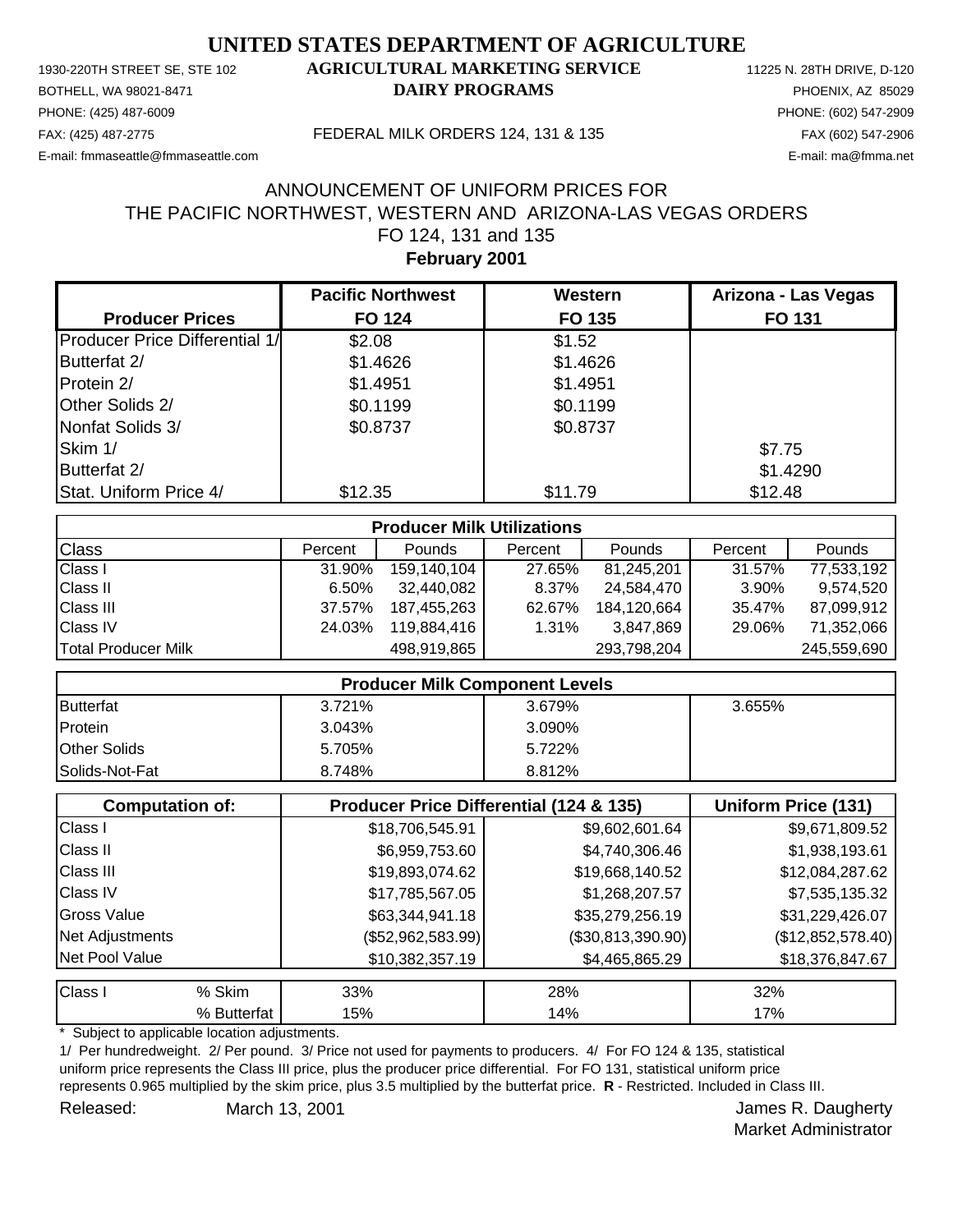PHONE: (425) 487-6009 PHONE: (602) 547-2909 E-mail: fmmaseattle@fmmaseattle.com E-mail: ma@fmma.net

### 1930-220TH STREET SE, STE 102 **AGRICULTURAL MARKETING SERVICE** 11225 N. 28TH DRIVE, D-120 BOTHELL, WA 98021-8471 **DAIRY PROGRAMS** PHOENIX, AZ 85029

#### FAX: (425) 487-2775 FEDERAL MILK ORDERS 124, 131 & 135 FAX (602) 547-2906

### **March 2001** FO 124, 131 and 135 THE PACIFIC NORTHWEST, WESTERN AND ARIZONA-LAS VEGAS ORDERS ANNOUNCEMENT OF UNIFORM PRICES FOR

|                                | <b>Pacific Northwest</b> | Western  | Arizona - Las Vegas |
|--------------------------------|--------------------------|----------|---------------------|
| <b>Producer Prices</b>         | <b>FO 124</b>            | FO 135   | <b>FO 131</b>       |
| Producer Price Differential 1/ | \$1.92                   | \$1.47   |                     |
| Butterfat 2/                   | \$1.6820                 | \$1.6820 |                     |
| Protein 2/                     | \$1.6498                 | \$1.6498 |                     |
| Other Solids 2/                | \$0.1039                 | \$0.1039 |                     |
| Nonfat Solids 3/               | \$0.8727                 | \$0.8727 |                     |
| Skim 1/                        |                          |          | \$7.83              |
| Butterfat 2/                   |                          |          | \$1.6454            |
| Stat. Uniform Price 4/         | \$13.34                  | \$12.89  | \$13.31             |

| <b>Producer Milk Utilizations</b> |         |             |         |             |         |               |
|-----------------------------------|---------|-------------|---------|-------------|---------|---------------|
| <b>Class</b>                      | Percent | Pounds      | Percent | Pounds      | Percent | <b>Pounds</b> |
| <b>Class I</b>                    | 33.68%  | 182,139,754 | 29.74%  | 89,269,607  | 31.81%  | 85,396,718    |
| <b>Class II</b>                   | 8.57%   | 46.344.358  | 8.81%   | 26,464,251  | 4.61%   | 12,389,575    |
| <b>Class III</b>                  | 36.48%  | 197.292.451 | 60.27%  | 180,938,301 | 36.97%  | 99,285,312    |
| <b>Class IV</b>                   | 21.27%  | 115,075,064 | 1.18%   | 3,537,578   | 26.61%  | 71,449,203    |
| Total Producer Milk               |         | 540,851,627 |         | 300,209,737 |         | 268,520,808   |

| <b>Producer Milk Component Levels</b> |        |        |        |
|---------------------------------------|--------|--------|--------|
| Butterfat                             | 3.679% | 3.664% | 3.604% |
| Protein                               | 3.032% | 3.063% |        |
| <b>Other Solids</b>                   | 5.696% | 5.721% |        |
| <b>Solids-Not-Fat</b>                 | 8.727% | 8.785% |        |

|                    | <b>Computation of:</b> | Producer Price Differential (124 & 135) | Uniform Price (131) |                   |
|--------------------|------------------------|-----------------------------------------|---------------------|-------------------|
| Class I            |                        | \$22,127,592.92                         | \$10,790,204.73     | \$11,068,904.44   |
| <b>Class II</b>    |                        | \$10,340,015.98                         | \$5,209,077.07      | \$2,961,777.56    |
| <b>Class III</b>   |                        | \$23,268,089.25                         | \$21,287,364.72     | \$14,834,728.38   |
| <b>Class IV</b>    |                        | \$17,898,509.27                         | \$1,954,410.60      | \$7,441,713.67    |
| <b>Gross Value</b> |                        | \$73,634,207.42                         | \$39,241,057.12     | \$36,307,124.05   |
| Net Adjustments    |                        | $(\$63,242,625.19)$                     | (\$34,827,834.96)   | (\$16,005,713.49) |
| Net Pool Value     |                        | \$10,391,582.23                         | \$4,413,222.16      | \$20,301,410.56   |
| Class I            | % Skim                 | 34%                                     | 30%                 | 32%               |
|                    | % Butterfat            | 16%                                     | 14%                 | 18%               |

Subject to applicable location adjustments.

1/ Per hundredweight. 2/ Per pound. 3/ Price not used for payments to producers. 4/ For FO 124 & 135, statistical uniform price represents the Class III price, plus the producer price differential. For FO 131, statistical uniform price represents 0.965 multiplied by the skim price, plus 3.5 multiplied by the butterfat price. **R** - Restricted. Included in Class III. Released: April 13, 2001 Contract Contract Contract April 13, 2001 April 13, 2001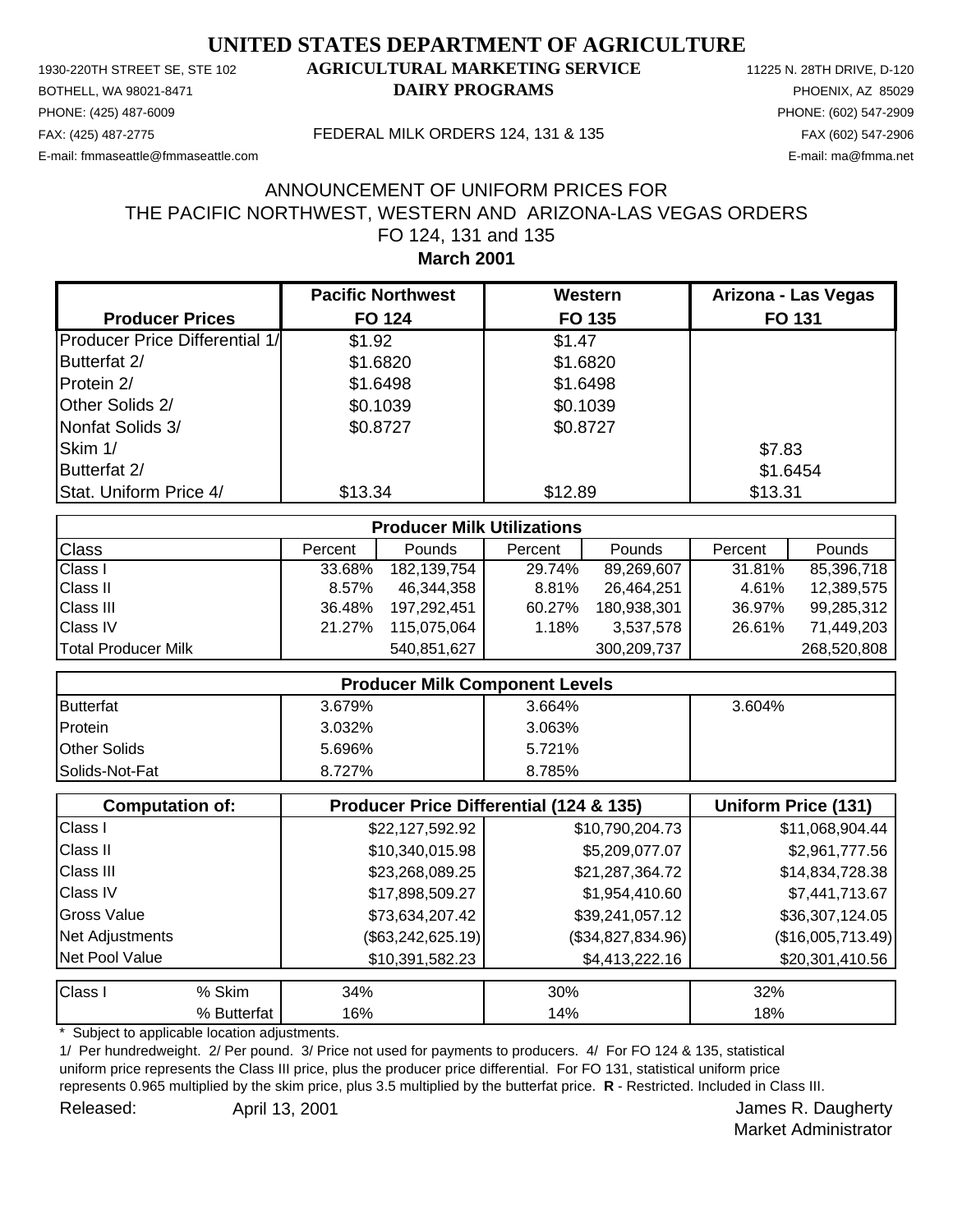PHONE: (425) 487-6009 PHONE: (602) 547-2909 E-mail: fmmaseattle@fmmaseattle.com E-mail: ma@fmma.net

### 1930-220TH STREET SE, STE 102 **AGRICULTURAL MARKETING SERVICE** 11225 N. 28TH DRIVE, D-120 BOTHELL, WA 98021-8471 **DAIRY PROGRAMS** PHOENIX, AZ 85029

#### FAX: (425) 487-2775 FEDERAL MILK ORDERS 124, 131 & 135 FAX (602) 547-2906

## **April 2001** FO 124, 131 and 135 THE PACIFIC NORTHWEST, WESTERN AND ARIZONA-LAS VEGAS ORDERS ANNOUNCEMENT OF UNIFORM PRICES FOR

|                                       | <b>Pacific Northwest</b> | Western  | Arizona - Las Vegas |
|---------------------------------------|--------------------------|----------|---------------------|
| <b>Producer Prices</b>                | <b>FO 124</b>            | FO 135   | <b>FO 131</b>       |
| <b>Producer Price Differential 1/</b> | \$1.99                   | \$1.35   |                     |
| Butterfat 2/                          | \$1.9483                 | \$1.9483 |                     |
| Protein 2/                            | \$1.5443                 | \$1.5443 |                     |
| Other Solids 2/                       | \$0.1081                 | \$0.1081 |                     |
| Nonfat Solids 3/                      | \$0.8745                 | \$0.8745 |                     |
| Skim 1/                               |                          |          | \$7.66              |
| Butterfat 2/                          |                          |          | \$1.9086            |
| Stat. Uniform Price 4/                | \$14.05                  | \$13.41  | \$14.07             |

| <b>Producer Milk Utilizations</b> |         |               |         |               |         |             |
|-----------------------------------|---------|---------------|---------|---------------|---------|-------------|
| <b>Class</b>                      | Percent | <b>Pounds</b> | Percent | <b>Pounds</b> | Percent | Pounds      |
| <b>Class I</b>                    | 32.37%  | 169,782,295   | 23.98%  | 81,295,094    | 29.05%  | 77,467,926  |
| <b>Class II</b>                   | 7.14%   | 37,482,416    | 8.15%   | 27,634,975    | 5.00%   | 13,331,691  |
| <b>Class III</b>                  | 38.75%  | 203,260,132   | 66.54%  | 225,625,739   | 38.29%  | 102,097,459 |
| <b>Class IV</b>                   | 21.74%  | 114,035,321   | 1.33%   | 4,517,359     | 27.66%  | 73,757,969  |
| Total Producer Milk               |         | 524,560,164   |         | 339,073,167   |         | 266,655,045 |

| <b>Producer Milk Component Levels</b> |        |        |        |  |
|---------------------------------------|--------|--------|--------|--|
| Butterfat                             | 3.665% | 3.606% | 3.555% |  |
| Protein                               | 3.032% | 3.053% |        |  |
| <b>Other Solids</b>                   | 5.716% | 5.728% |        |  |
| Solids-Not-Fat                        | 8.748% | 8.781% |        |  |

|                    | <b>Computation of:</b> | <b>Producer Price Differential (124 &amp; 135)</b> | Uniform Price (131) |                   |
|--------------------|------------------------|----------------------------------------------------|---------------------|-------------------|
| Class I            |                        | \$21,188,715.55                                    | \$10,205,731.72     | \$10,327,820.61   |
| <b>Class II</b>    |                        | \$9,714,549.61                                     | \$5,915,882.65      | \$3,105,454.70    |
| <b>Class III</b>   |                        | \$25,201,136.93                                    | \$27,765,206.12     | \$15,793,043.85   |
| <b>Class IV</b>    |                        | \$19,254,324.41                                    | \$1,866,097.04      | \$8,608,015.44    |
| <b>Gross Value</b> |                        | \$75,358,726.50                                    | \$45,752,917.53     | \$37,834,334.60   |
| Net Adjustments    |                        | $(\$64,911,620.33)$                                | (\$41,175,411.05)   | (\$18,105,565.15) |
| Net Pool Value     |                        | \$10,447,106.17                                    | \$4,577,506.48      | \$19,728,769.45   |
| Class I            | % Skim                 | 33%                                                | 24%                 | 30%               |
|                    | % Butterfat            | 15%                                                | 12%                 | 16%               |

Subject to applicable location adjustments.

1/ Per hundredweight. 2/ Per pound. 3/ Price not used for payments to producers. 4/ For FO 124 & 135, statistical uniform price represents the Class III price, plus the producer price differential. For FO 131, statistical uniform price represents 0.965 multiplied by the skim price, plus 3.5 multiplied by the butterfat price. **R** - Restricted. Included in Class III. Released: May 11, 2001 **Accord Participate 1:** An alternative May 11, 2001 May 11, 2001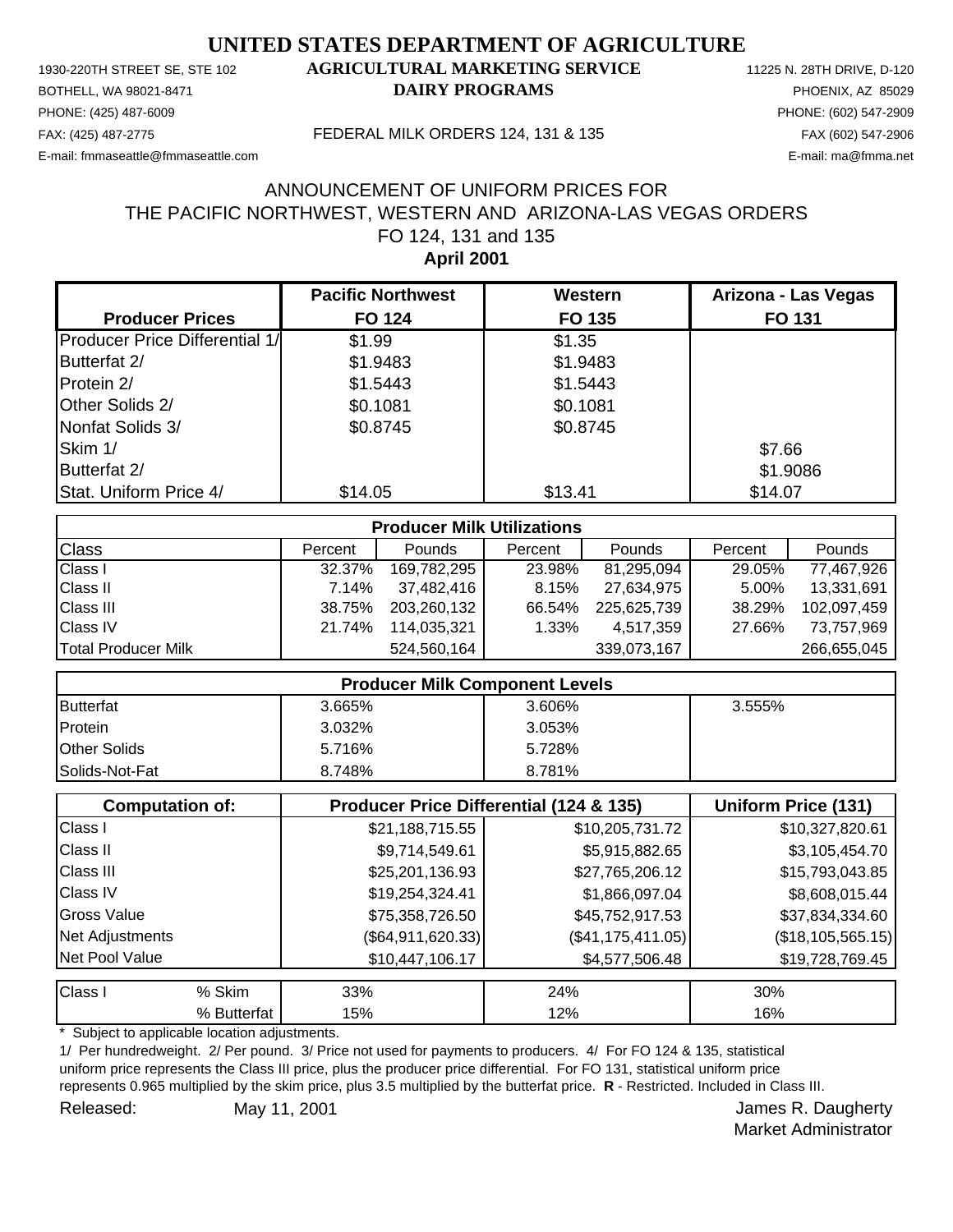PHONE: (425) 487-6009 PHONE: (602) 547-2909 E-mail: fmmaseattle@fmmaseattle.com E-mail: ma@fmma.net

### 1930-220TH STREET SE, STE 102 **AGRICULTURAL MARKETING SERVICE** 11225 N. 28TH DRIVE, D-120 BOTHELL, WA 98021-8471 **DAIRY PROGRAMS** PHOENIX, AZ 85029

#### FAX: (425) 487-2775 FEDERAL MILK ORDERS 124, 131 & 135 FAX (602) 547-2906

## **May 2001** FO 124, 131 and 135 THE PACIFIC NORTHWEST, WESTERN AND ARIZONA-LAS VEGAS ORDERS ANNOUNCEMENT OF UNIFORM PRICES FOR

|                                       | <b>Pacific Northwest</b> | Western  | Arizona - Las Vegas |
|---------------------------------------|--------------------------|----------|---------------------|
| <b>Producer Prices</b>                | <b>FO 124</b>            | FO 135   | <b>FO 131</b>       |
| <b>Producer Price Differential 1/</b> | \$1.29                   | \$0.91   |                     |
| Butterfat 2/                          | \$2.1191                 | \$2.1191 |                     |
| Protein 2/                            | \$1.9108                 | \$1.9108 |                     |
| Other Solids 2/                       | \$0.1229                 | \$0.1229 |                     |
| Nonfat Solids 3/                      | \$0.8780                 | \$0.8780 |                     |
| Skim 1/                               |                          |          | \$8.09              |
| Butterfat 2/                          |                          |          | \$2.0873            |
| Stat. Uniform Price 4/                | \$15.12                  | \$14.74  | \$15.11             |

| <b>Producer Milk Utilizations</b> |         |               |         |             |         |               |
|-----------------------------------|---------|---------------|---------|-------------|---------|---------------|
| <b>Class</b>                      | Percent | <b>Pounds</b> | Percent | Pounds      | Percent | <b>Pounds</b> |
| <b>Class I</b>                    | 27.74%  | 174,939,228   | 22.32%  | 88,050,099  | 28.58%  | 76,830,653    |
| <b>Class II</b>                   | 5.83%   | 36,794,313    | 9.09%   | 35,834,079  | 4.62%   | 12,413,984    |
| <b>Class III</b>                  | 33.99%  | 214,336,060   | 67.47%  | 266,085,486 | 42.08%  | 113.096.157   |
| <b>Class IV</b>                   | 32.44%  | 204,564,911   | 1.12%   | 4,412,811   | 24.72%  | 66,435,469    |
| <b>Total Producer Milk</b>        |         | 630,634,512   |         | 394,382,475 |         | 268,776,263   |

| <b>Producer Milk Component Levels</b> |        |        |        |  |
|---------------------------------------|--------|--------|--------|--|
| Butterfat                             | 3.588% | 3.544% | 3.542% |  |
| Protein                               | 2.994% | 3.009% |        |  |
| <b>Other Solids</b>                   | 5.715% | 5.717% |        |  |
| Solids-Not-Fat                        | 8.709% | 8.726% |        |  |

|                    | <b>Computation of:</b> | <b>Producer Price Differential (124 &amp; 135)</b> | Uniform Price (131) |                   |
|--------------------|------------------------|----------------------------------------------------|---------------------|-------------------|
| Class I            |                        | \$22,653,205.42                                    | \$11,445,022.91     | \$10,571,939.92   |
| <b>Class II</b>    |                        | \$11,012,682.70                                    | \$7,485,407.46      | \$3,147,617.33    |
| <b>Class III</b>   |                        | \$29,692,191.30                                    | \$37,255,459.43     | \$19,946,819.64   |
| <b>Class IV</b>    |                        | \$32,984,552.81                                    | \$1,862,531.08      | \$7,178,416.21    |
| <b>Gross Value</b> |                        | \$96,342,632.23                                    | \$58,048,420.88     | \$40,844,793.10   |
| Net Adjustments    |                        | (\$88, 200, 153.62)                                | $(\$54,459,519.34)$ | (\$19,843,460.28) |
| Net Pool Value     |                        | \$8,142,478.61                                     | \$3,588,901.54      | \$21,001,332.82   |
| Class I            | % Skim                 | 28%                                                | 23%                 | 29%               |
|                    | % Butterfat            | 14%                                                | 11%                 | 16%               |

Subject to applicable location adjustments.

1/ Per hundredweight. 2/ Per pound. 3/ Price not used for payments to producers. 4/ For FO 124 & 135, statistical uniform price represents the Class III price, plus the producer price differential. For FO 131, statistical uniform price represents 0.965 multiplied by the skim price, plus 3.5 multiplied by the butterfat price. **R** - Restricted. Included in Class III. Released: June 14, 2001 **Contract Contract Contract Contract Contract Contract Contract Contract Contract Contract Contract Contract Contract Contract Contract Contract Contract Contract Contract Contract Contract Contract** June 14, 2001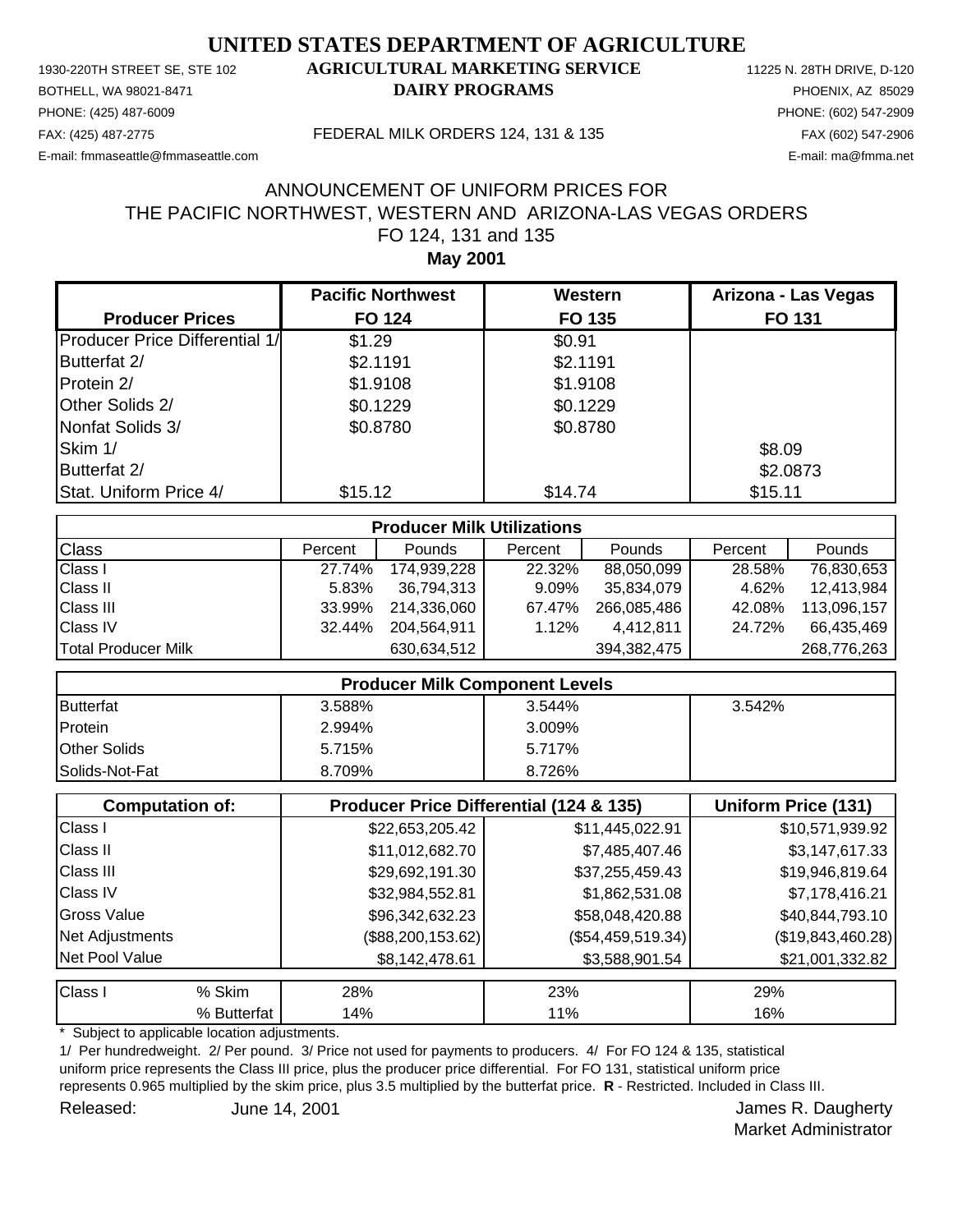PHONE: (425) 487-6009 PHONE: (602) 547-2909 E-mail: fmmaseattle@fmmaseattle.com E-mail: ma@fmma.net

### 1930-220TH STREET SE, STE 102 **AGRICULTURAL MARKETING SERVICE** 11225 N. 28TH DRIVE, D-120 BOTHELL, WA 98021-8471 **DAIRY PROGRAMS** PHOENIX, AZ 85029

#### FAX: (425) 487-2775 FEDERAL MILK ORDERS 124, 131 & 135 FAX (602) 547-2906

### **June 2001** FO 124, 131 and 135 THE PACIFIC NORTHWEST, WESTERN AND ARIZONA-LAS VEGAS ORDERS ANNOUNCEMENT OF UNIFORM PRICES FOR

|                                       | <b>Pacific Northwest</b> | Western  | Arizona - Las Vegas |
|---------------------------------------|--------------------------|----------|---------------------|
| <b>Producer Prices</b>                | <b>FO 124</b>            | FO 135   | <b>FO 131</b>       |
| <b>Producer Price Differential 1/</b> | \$0.76                   | \$0.65   |                     |
| Butterfat 2/                          | \$2.2089                 | \$2.2089 |                     |
| Protein 2/                            | \$2.1670                 | \$2.1670 |                     |
| Other Solids 2/                       | \$0.1409                 | \$0.1409 |                     |
| Nonfat Solids 3/                      | \$0.8748                 | \$0.8748 |                     |
| Skim 1/                               |                          |          | \$8.49              |
| Butterfat 2/                          |                          |          | \$2.1961            |
| Stat. Uniform Price 4/                | \$15.78                  | \$15.67  | \$15.88             |

| <b>Producer Milk Utilizations</b> |         |               |         |             |         |               |
|-----------------------------------|---------|---------------|---------|-------------|---------|---------------|
| <b>Class</b>                      | Percent | <b>Pounds</b> | Percent | Pounds      | Percent | <b>Pounds</b> |
| <b>Class I</b>                    | 26.62%  | 165,812,686   | 17.32%  | 79,587,290  | 29.04%  | 72,786,992    |
| <b>Class II</b>                   | 6.83%   | 42,516,855    | 7.16%   | 32,915,657  | 3.94%   | 9,861,030     |
| <b>Class III</b>                  | 34.29%  | 213,546,543   | 54.27%  | 249,347,949 | 42.34%  | 106,090,616   |
| <b>Class IV</b>                   | 32.26%  | 200,865,730   | 21.25%  | 97,616,328  | 24.68%  | 61,838,816    |
| Total Producer Milk               |         | 622,741,814   |         | 459,467,224 |         | 250,577,454   |

| <b>Producer Milk Component Levels</b> |        |        |        |  |
|---------------------------------------|--------|--------|--------|--|
| Butterfat                             | 3.553% | 3.510% | 3.536% |  |
| <b>Protein</b>                        | 2.994% | 2.996% |        |  |
| <b>Other Solids</b>                   | 5.695% | 5.713% |        |  |
| <b>Solids-Not-Fat</b>                 | 8.689% | 8.709% |        |  |

|                  | <b>Computation of:</b> | <b>Producer Price Differential (124 &amp; 135)</b> | Uniform Price (131) |                   |
|------------------|------------------------|----------------------------------------------------|---------------------|-------------------|
| Class I          |                        | \$22,271,238.61                                    | \$10,736,608.31     | \$10,438,804.72   |
| <b>Class II</b>  |                        | \$12,831,761.95                                    | \$8,056,388.48      | \$3,082,910.06    |
| <b>Class III</b> |                        | \$32,416,618.82                                    | \$37,500,504.20     | \$20,367,181.27   |
| <b>Class IV</b>  |                        | \$31,228,580.75                                    | \$15,096,282.86     | \$6,031,077.87    |
| Gross Value      |                        | \$98,748,200.13                                    | \$71,389,783.85     | \$39,919,973.92   |
| Net Adjustments  |                        | (\$94,013,202.74)                                  | $(\$68,403,219.24)$ | (\$19,369,756.50) |
| Net Pool Value   |                        | \$4,734,997.39                                     | \$2,986,564.61      | \$20,550,217.42   |
| Class I          | % Skim                 | 27%                                                | 18%                 | 30%               |
|                  | % Butterfat            | 13%                                                | 9%                  | 17%               |

Subject to applicable location adjustments.

1/ Per hundredweight. 2/ Per pound. 3/ Price not used for payments to producers. 4/ For FO 124 & 135, statistical uniform price represents the Class III price, plus the producer price differential. For FO 131, statistical uniform price represents 0.965 multiplied by the skim price, plus 3.5 multiplied by the butterfat price. **R** - Restricted. Included in Class III. Released: July 13, 2001 **Released:** July 13, 2001 July 13, 2001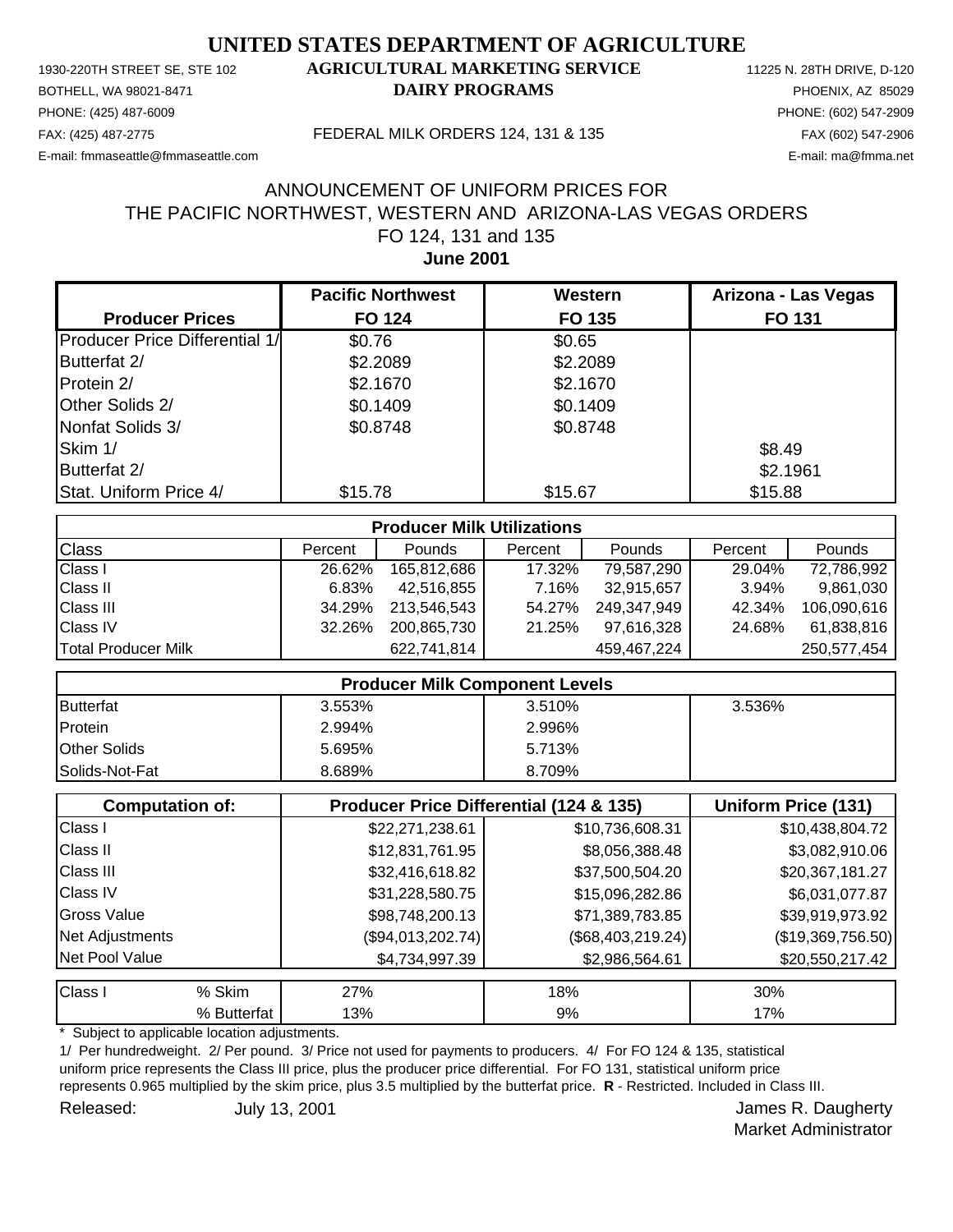PHONE: (425) 487-6009 PHONE: (602) 547-2909 E-mail: fmmaseattle@fmmaseattle.com E-mail: ma@fmma.net

### 1930-220TH STREET SE, STE 102 **AGRICULTURAL MARKETING SERVICE** 11225 N. 28TH DRIVE, D-120 BOTHELL, WA 98021-8471 **DAIRY PROGRAMS** PHOENIX, AZ 85029

#### FAX: (425) 487-2775 FEDERAL MILK ORDERS 124, 131 & 135 FAX (602) 547-2906

## **July 2001** FO 124, 131 and 135 THE PACIFIC NORTHWEST, WESTERN AND ARIZONA-LAS VEGAS ORDERS ANNOUNCEMENT OF UNIFORM PRICES FOR

|                                       | <b>Pacific Northwest</b> | Western  | Arizona - Las Vegas |
|---------------------------------------|--------------------------|----------|---------------------|
| <b>Producer Prices</b>                | <b>FO 124</b>            | FO 135   | <b>FO 131</b>       |
| <b>Producer Price Differential 1/</b> | \$0.34                   | \$0.44   |                     |
| Butterfat 2/                          | \$2.1883                 | \$2.1883 |                     |
| Protein 2/                            | \$2.3175                 | \$2.3175 |                     |
| Other Solids 2/                       | \$0.1510                 | \$0.1510 |                     |
| Nonfat Solids 3/                      | \$0.8234                 | \$0.8234 |                     |
| Skim 1/                               |                          |          | \$8.69              |
| Butterfat 2/                          |                          |          | \$2.1971            |
| Stat. Uniform Price 4/                | \$15.80                  | \$15.90  | \$16.08             |

| <b>Producer Milk Utilizations</b> |         |             |         |             |         |               |
|-----------------------------------|---------|-------------|---------|-------------|---------|---------------|
| <b>Class</b>                      | Percent | Pounds      | Percent | Pounds      | Percent | <b>Pounds</b> |
| <b>Class I</b>                    | 26.17%  | 168,528,024 | 18.72%  | 83,754,300  | 31.48%  | 73,119,170    |
| <b>Class II</b>                   | 6.18%   | 39,813,052  | 11.30%  | 50,560,184  | 5.62%   | 13,051,651    |
| <b>Class III</b>                  | 34.09%  | 219,539,152 | 48.54%  | 217,141,978 | 45.12%  | 104,779,565   |
| <b>Class IV</b>                   | 33.56%  | 216,092,158 | 21.44%  | 95,905,838  | 17.78%  | 41,296,154    |
| Total Producer Milk               |         | 643,972,386 |         | 447,362,300 |         | 232,246,540   |

| <b>Producer Milk Component Levels</b> |        |        |        |
|---------------------------------------|--------|--------|--------|
| Butterfat                             | 3.562% | 3.493% | 3.540% |
| Protein                               | 2.978% | 2.975% |        |
| <b>Other Solids</b>                   | 5.714% | 5.728% |        |
| Solids-Not-Fat                        | 8.692% | 8.703% |        |

|                    | <b>Computation of:</b> | Producer Price Differential (124 & 135) | Uniform Price (131)   |                   |
|--------------------|------------------------|-----------------------------------------|-----------------------|-------------------|
| Class I            |                        | \$22,950,845.81                         | \$11,439,026.94       | \$10,597,607.25   |
| <b>Class II</b>    |                        | \$12,838,433.35                         | \$10,450,359.04       | \$2,848,891.77    |
| <b>Class III</b>   |                        | \$33,769,590.16                         | \$33,045,626.74       | \$20,079,226.20   |
| <b>Class IV</b>    |                        | \$32,566,279.77                         | \$15,184,991.20       | \$3,964,776.73    |
| <b>Gross Value</b> |                        | \$102,125,149.09                        | \$70,120,003.92       | \$37,490,501.95   |
| Net Adjustments    |                        | (\$99,934,292.30)                       | $(\$68, 151, 599.59)$ | (\$17,993,829.73) |
| Net Pool Value     |                        | \$2,190,856.79                          | \$1,968,404.33        | \$19,496,672.22   |
| Class I            | % Skim                 | 27%                                     | 19%                   | 32%               |
|                    | % Butterfat            | 13%                                     | 10%                   | 18%               |

Subject to applicable location adjustments.

1/ Per hundredweight. 2/ Per pound. 3/ Price not used for payments to producers. 4/ For FO 124 & 135, statistical uniform price represents the Class III price, plus the producer price differential. For FO 131, statistical uniform price represents 0.965 multiplied by the skim price, plus 3.5 multiplied by the butterfat price. **R** - Restricted. Included in Class III. Released: August 13, 2001 **August 13, 2001 James R. Daugherty** 

Market Administrator

August 13, 2001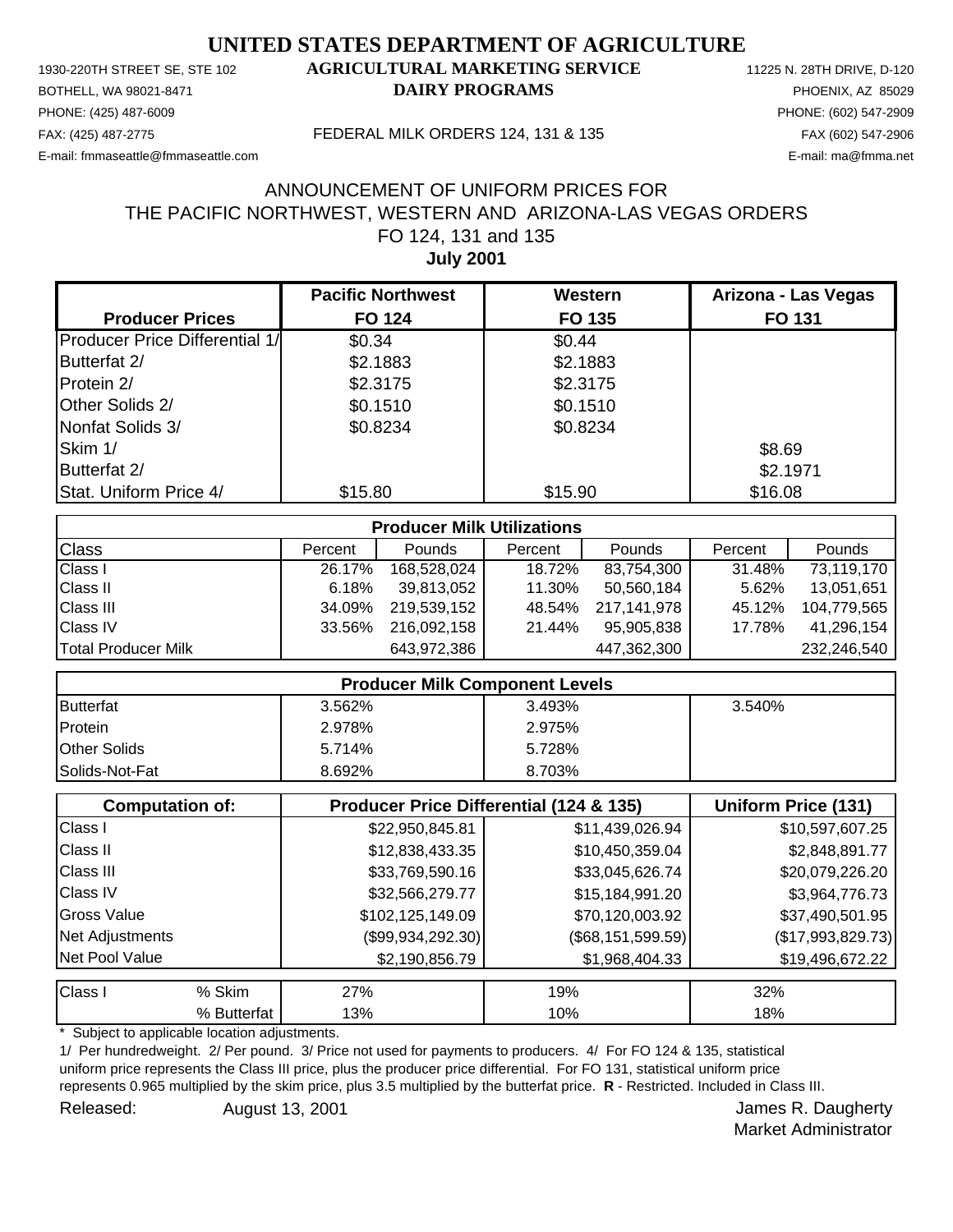PHONE: (425) 487-6009 PHONE: (602) 547-2909 E-mail: fmmaseattle@fmmaseattle.com E-mail: ma@fmma.net

### 1930-220TH STREET SE, STE 102 **AGRICULTURAL MARKETING SERVICE** 11225 N. 28TH DRIVE, D-120 BOTHELL, WA 98021-8471 **DAIRY PROGRAMS** PHOENIX, AZ 85029

#### FAX: (425) 487-2775 FEDERAL MILK ORDERS 124, 131 & 135 FAX (602) 547-2906

# **August 2001** FO 124, 131 and 135 THE PACIFIC NORTHWEST, WESTERN AND ARIZONA-LAS VEGAS ORDERS ANNOUNCEMENT OF UNIFORM PRICES FOR

|                                       | <b>Pacific Northwest</b> | Western  | Arizona - Las Vegas |
|---------------------------------------|--------------------------|----------|---------------------|
| <b>Producer Prices</b>                | <b>FO 124</b>            | FO 135   | <b>FO 131</b>       |
| <b>Producer Price Differential 1/</b> | \$0.44                   | \$0.49   |                     |
| Butterfat 2/                          | \$2.2976                 | \$2.2976 |                     |
| Protein 2/                            | \$2.2188                 | \$2.2188 |                     |
| Other Solids 2/                       | \$0.1535                 | \$0.1535 |                     |
| Nonfat Solids 3/                      | \$0.8073                 | \$0.8073 |                     |
| Skim 1/                               |                          |          | \$8.69              |
| Butterfat 2/                          |                          |          | \$2.2879            |
| Stat. Uniform Price 4/                | \$15.99                  | \$16.04  | \$16.39             |

| <b>Producer Milk Utilizations</b> |         |               |         |               |         |             |
|-----------------------------------|---------|---------------|---------|---------------|---------|-------------|
| <b>Class</b>                      | Percent | <b>Pounds</b> | Percent | <b>Pounds</b> | Percent | Pounds      |
| <b>Class I</b>                    | 27.71%  | 174,076,403   | 19.92%  | 90,957,679    | 37.11%  | 81,925,631  |
| <b>Class II</b>                   | 6.39%   | 40.161.778    | 11.63%  | 53,074,775    | 7.42%   | 16,378,625  |
| <b>Class III</b>                  | 33.47%  | 210.277.598   | 46.73%  | 213,328,313   | 37.39%  | 82,562,973  |
| <b>Class IV</b>                   | 32.43%  | 203.761.371   | 21.72%  | 99,141,985    | 18.08%  | 39,921,942  |
| Total Producer Milk               |         | 628,277,150   |         | 456,502,752   |         | 220,789,171 |

|                     | <b>Producer Milk Component Levels</b> |        |        |
|---------------------|---------------------------------------|--------|--------|
| <b>Butterfat</b>    | 3.583%                                | 3.529% | 3.568% |
| Protein             | 2.986%                                | 2.994% |        |
| <b>Other Solids</b> | 5.716%                                | 5.716% |        |
| Solids-Not-Fat      | 8.701%                                | 8.709% |        |

|                  | <b>Computation of:</b> | Uniform Price (131) |                   |                   |
|------------------|------------------------|---------------------|-------------------|-------------------|
| Class I          |                        | \$23,734,617.95     | \$12,465,647.13   | \$11,901,665.08   |
| <b>Class II</b>  |                        | \$11,944,221.41     | \$10,842,922.11   | \$4,472,977.02    |
| <b>Class III</b> |                        | \$32,924,633.55     | \$32,726,362.40   | \$16,166,145.90   |
| <b>Class IV</b>  |                        | \$32,779,546.06     | \$16,756,586.49   | \$3,889,849.27    |
| Gross Value      |                        | \$101,383,018.97    | \$72,791,518.13   | \$36,430,637.27   |
| Net Adjustments  |                        | (\$98,617,090.95)   | (\$70,554,631.08) | (\$17,900,639.25) |
| Net Pool Value   |                        | \$2,765,928.02      | \$2,236,887.05    | \$18,529,998.02   |
| Class I          | % Skim                 | 28%                 | 20%               | 38%               |
|                  | % Butterfat            | 14%                 | 10%               | 21%               |

Subject to applicable location adjustments.

1/ Per hundredweight. 2/ Per pound. 3/ Price not used for payments to producers. 4/ For FO 124 & 135, statistical uniform price represents the Class III price, plus the producer price differential. For FO 131, statistical uniform price represents 0.965 multiplied by the skim price, plus 3.5 multiplied by the butterfat price. **R** - Restricted. Included in Class III. Released: September 13, 2001 Contract Contract Contract Contract Contract Contract Contract Contract Contract Contract Contract Contract Contract Contract Contract Contract Contract Contract Contract Contract Contract Cont

Market Administrator

September 13, 2001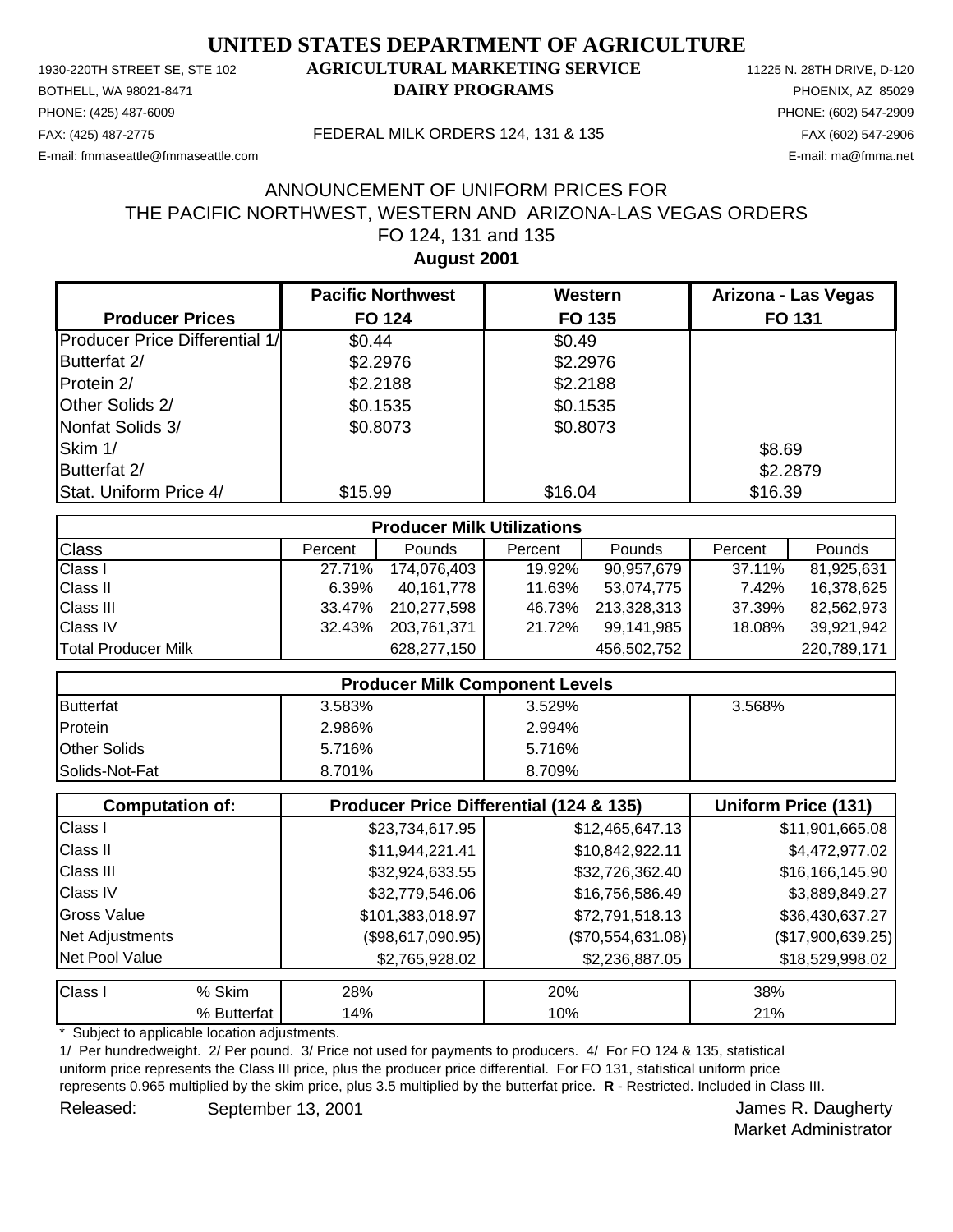PHONE: (425) 487-6009 PHONE: (602) 547-2909 E-mail: fmmaseattle@fmmaseattle.com E-mail: ma@fmma.net

#### 1930-220TH STREET SE, STE 102 **AGRICULTURAL MARKETING SERVICE** 11225 N. 28TH DRIVE, D-120 BOTHELL, WA 98021-8471 **DAIRY PROGRAMS** PHOENIX, AZ 85029

FAX: (425) 487-2775 FEDERAL MILK ORDERS 124, 131 & 135 FAX (602) 547-2906

# **September 2001** FO 124, 131 and 135 THE PACIFIC NORTHWEST, WESTERN AND ARIZONA-LAS VEGAS ORDERS ANNOUNCEMENT OF UNIFORM PRICES FOR

|                                       | <b>Pacific Northwest</b> | Western  | Arizona - Las Vegas |
|---------------------------------------|--------------------------|----------|---------------------|
| <b>Producer Prices</b>                | <b>FO 124</b>            | FO 135   | <b>FO 131</b>       |
| <b>Producer Price Differential 1/</b> | \$0.44                   | \$0.42   |                     |
| Butterfat 2/                          | \$2.4449                 | \$2.4449 |                     |
| Protein 2/                            | \$2.1647                 | \$2.1647 |                     |
| Other Solids 2/                       | \$0.1520                 | \$0.1520 |                     |
| Nonfat Solids 3/                      | \$0.8097                 | \$0.8097 |                     |
| Skim 1/                               |                          |          | \$8.56              |
| Butterfat 2/                          |                          |          | \$2.4122            |
| Stat. Uniform Price 4/                | \$16.34                  | \$16.32  | \$16.70             |

| <b>Producer Milk Utilizations</b> |         |               |         |               |         |               |
|-----------------------------------|---------|---------------|---------|---------------|---------|---------------|
| <b>Class</b>                      | Percent | <b>Pounds</b> | Percent | <b>Pounds</b> | Percent | Pounds        |
| <b>Class I</b>                    | 27.40%  | 167,236,658   | 18.30%  | 81,888,730    | 35.04%  | 78,195,319    |
| <b>Class II</b>                   | 6.60%   | 40,257,384    | 11.73%  | 52,500,886    | 5.69%   | 12,704,571    |
| <b>Class III</b>                  | 34.30%  | 209,285,315   | 46.23%  | 206.861.869   | 37.75%  | 84,274,917    |
| <b>Class IV</b>                   | 31.70%  | 193,429,954   | 23.74%  | 106.240.575   | 21.52%  | 48,048,349    |
| Total Producer Milk               |         | 610,209,311   |         | 447,492,060   |         | 223, 223, 156 |

| <b>Producer Milk Component Levels</b> |        |        |        |
|---------------------------------------|--------|--------|--------|
| Butterfat                             | 3.617% | 3.562% | 3.605% |
| Protein                               | 3.051% | 3.057% |        |
| <b>Other Solids</b>                   | 5.696% | 5.718% |        |
| Solids-Not-Fat                        | 8.747% | 8.775% |        |

|                    | <b>Computation of:</b> | <b>Producer Price Differential (124 &amp; 135)</b> | Uniform Price (131) |                   |
|--------------------|------------------------|----------------------------------------------------|---------------------|-------------------|
| Class I            |                        | \$22,963,855.10                                    | \$11,355,977.78     | \$11,381,668.11   |
| <b>Class II</b>    |                        | \$12,182,967.69                                    | \$11,816,426.82     | \$3,883,705.23    |
| <b>Class III</b>   |                        | \$34,146,911.93                                    | \$33,222,098.61     | \$16,694,410.64   |
| <b>Class IV</b>    |                        | \$32,657,056.86                                    | \$17,212,998.11     | \$5,807,132.13    |
| <b>Gross Value</b> |                        | \$101,950,791.58                                   | \$73,607,501.32     | \$37,766,916.11   |
| Net Adjustments    |                        | $(\$99,265,435.53)$                                | (\$71,728,020.68)   | (\$19,321,203.41) |
| Net Pool Value     |                        | \$2,685,356.05                                     | \$1,879,480.64      | \$18,445,712.70   |
| Class I            | % Skim                 | 28%                                                | 19%                 | 36%               |
|                    | % Butterfat            | 13%                                                | 10%                 | 19%               |

Subject to applicable location adjustments.

1/ Per hundredweight. 2/ Per pound. 3/ Price not used for payments to producers. 4/ For FO 124 & 135, statistical uniform price represents the Class III price, plus the producer price differential. For FO 131, statistical uniform price represents 0.965 multiplied by the skim price, plus 3.5 multiplied by the butterfat price. **R** - Restricted. Included in Class III. Released: Corober 12, 2001 Corober 12, 2001 October 12, 2001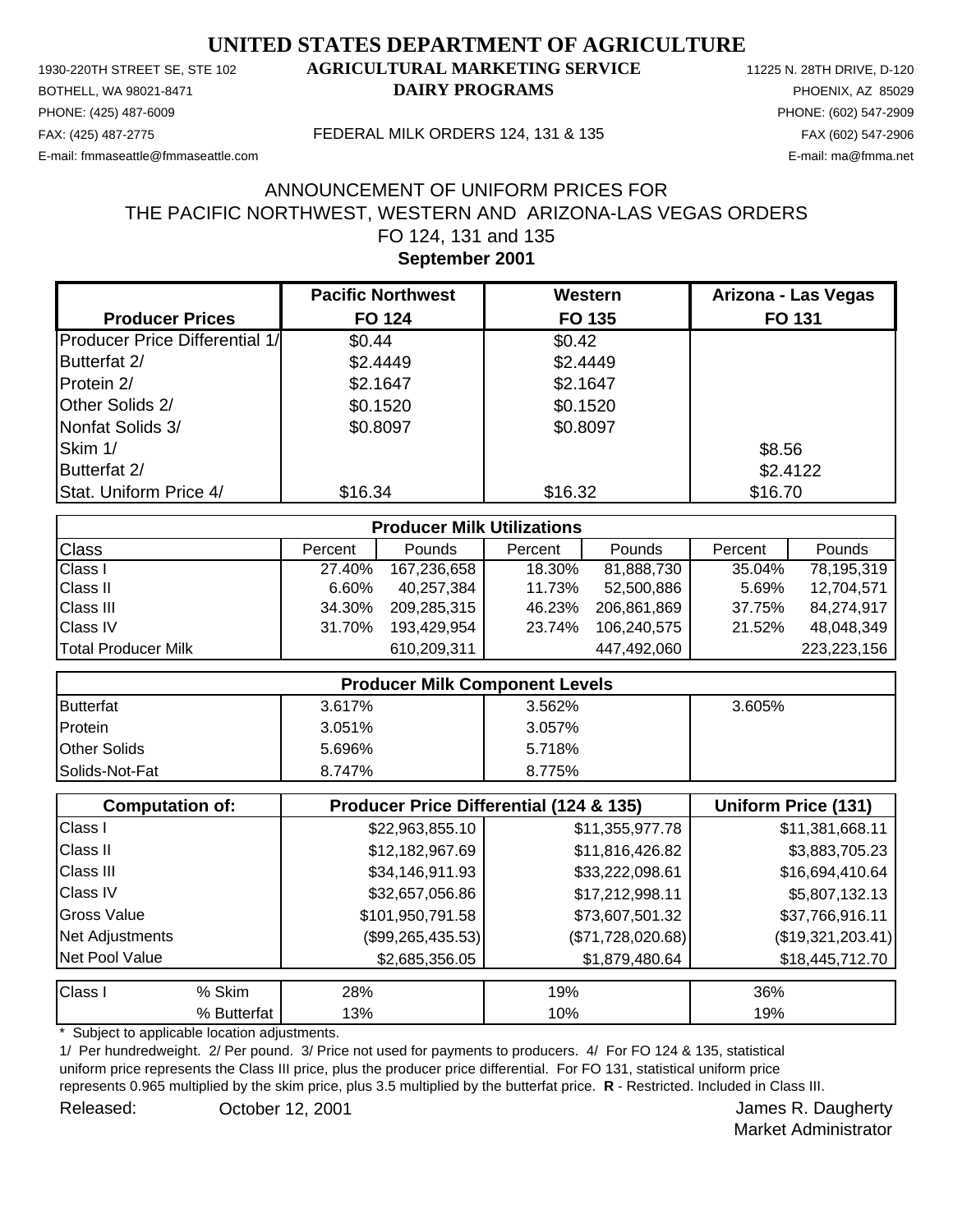PHONE: (425) 487-6009 PHONE: (602) 547-2909 E-mail: fmmaseattle@fmmaseattle.com E-mail: ma@fmma.net

### 1930-220TH STREET SE, STE 102 **AGRICULTURAL MARKETING SERVICE** 11225 N. 28TH DRIVE, D-120 BOTHELL, WA 98021-8471 **DAIRY PROGRAMS** PHOENIX, AZ 85029

FAX: (425) 487-2775 FEDERAL MILK ORDERS 124, 131 & 135 FAX (602) 547-2906

## **October 2001** FO 124, 131 and 135 THE PACIFIC NORTHWEST, WESTERN AND ARIZONA-LAS VEGAS ORDERS ANNOUNCEMENT OF UNIFORM PRICES FOR

|                                       | <b>Pacific Northwest</b> | Western  | Arizona - Las Vegas |
|---------------------------------------|--------------------------|----------|---------------------|
| <b>Producer Prices</b>                | <b>FO 124</b>            | FO 135   | <b>FO 131</b>       |
| <b>Producer Price Differential 1/</b> | (\$0.22                  | (\$0.25  |                     |
| Butterfat 2/                          | \$1.6526                 | \$1.6526 |                     |
| Protein 2/                            | \$2.6664                 | \$2.6664 |                     |
| Other Solids 2/                       | \$0.1482                 | \$0.1482 |                     |
| Nonfat Solids 3/                      | \$0.8041                 | \$0.8041 |                     |
| Skim 1/                               |                          |          | \$8.95              |
| Butterfat 2/                          |                          |          | \$1.8198            |
| Stat. Uniform Price 4/                | \$14.38                  | \$14.35  | \$15.01             |

| <b>Producer Milk Utilizations</b> |         |               |         |               |         |               |
|-----------------------------------|---------|---------------|---------|---------------|---------|---------------|
| <b>Class</b>                      | Percent | <b>Pounds</b> | Percent | <b>Pounds</b> | Percent | <b>Pounds</b> |
| <b>Class I</b>                    | 33.40%  | 188,846,278   | 31.20%  | 92,438,391    | 34.89%  | 83,126,284    |
| <b>Class II</b>                   | 6.71%   | 37,927,658    | 16.37%  | 48,519,539    | 5.07%   | 12,075,328    |
| <b>Class III</b>                  | 27.48%  | 155.371.742   | 14.97%  | 44.374.262    | 40.37%  | 96,185,073    |
| <b>Class IV</b>                   | 32.41%  | 183.270.739   | 37.46%  | 111,027,240   | 19.67%  | 46,874,312    |
| <b>Total Producer Milk</b>        |         | 565,416,417   |         | 296,359,432   |         | 238,260,997   |

| <b>Producer Milk Component Levels</b> |        |        |        |  |
|---------------------------------------|--------|--------|--------|--|
| Butterfat                             | 3.704% | 3.653% | 3.630% |  |
| Protein                               | 3.112% | 3.126% |        |  |
| <b>Other Solids</b>                   | 5.685% | 5.693% |        |  |
| <b>Solids-Not-Fat</b>                 | 8.796% | 8.819% |        |  |

|                  | <b>Computation of:</b> | Producer Price Differential (124 & 135) | Uniform Price (131)   |                   |
|------------------|------------------------|-----------------------------------------|-----------------------|-------------------|
| Class I          |                        | \$25,950,021.80                         | \$12,864,200.53       | \$12,040,138.38   |
| <b>Class II</b>  |                        | \$8,963,466.34                          | \$10,453,242.77       | \$3,130,103.51    |
| <b>Class III</b> |                        | \$24,389,220.70                         | \$7,517,841.77        | \$16,457,638.24   |
| <b>Class IV</b>  |                        | \$25,523,751.48                         | \$12,615,043.41       | \$4,579,460.15    |
| Gross Value      |                        | \$84,826,460.32                         | \$43,450,328.48       | \$36,207,340.28   |
| Net Adjustments  |                        | (\$86,070,843.75)                       | $(\$44, 191, 234.05)$ | (\$15,629,981.25) |
| Net Pool Value   |                        | (\$1,244,383.43)                        | $(\$740,905.57)$      | \$20,577,359.03   |
| Class I          | % Skim                 | 34%                                     | 32%                   | 35%               |
|                  | % Butterfat            | 16%                                     | 16%                   | 19%               |

Subject to applicable location adjustments.

1/ Per hundredweight. 2/ Per pound. 3/ Price not used for payments to producers. 4/ For FO 124 & 135, statistical uniform price represents the Class III price, plus the producer price differential. For FO 131, statistical uniform price represents 0.965 multiplied by the skim price, plus 3.5 multiplied by the butterfat price. **R** - Restricted. Included in Class III. Released: November 14, 2001 and the state of the United States of Aughetty November 14, 2001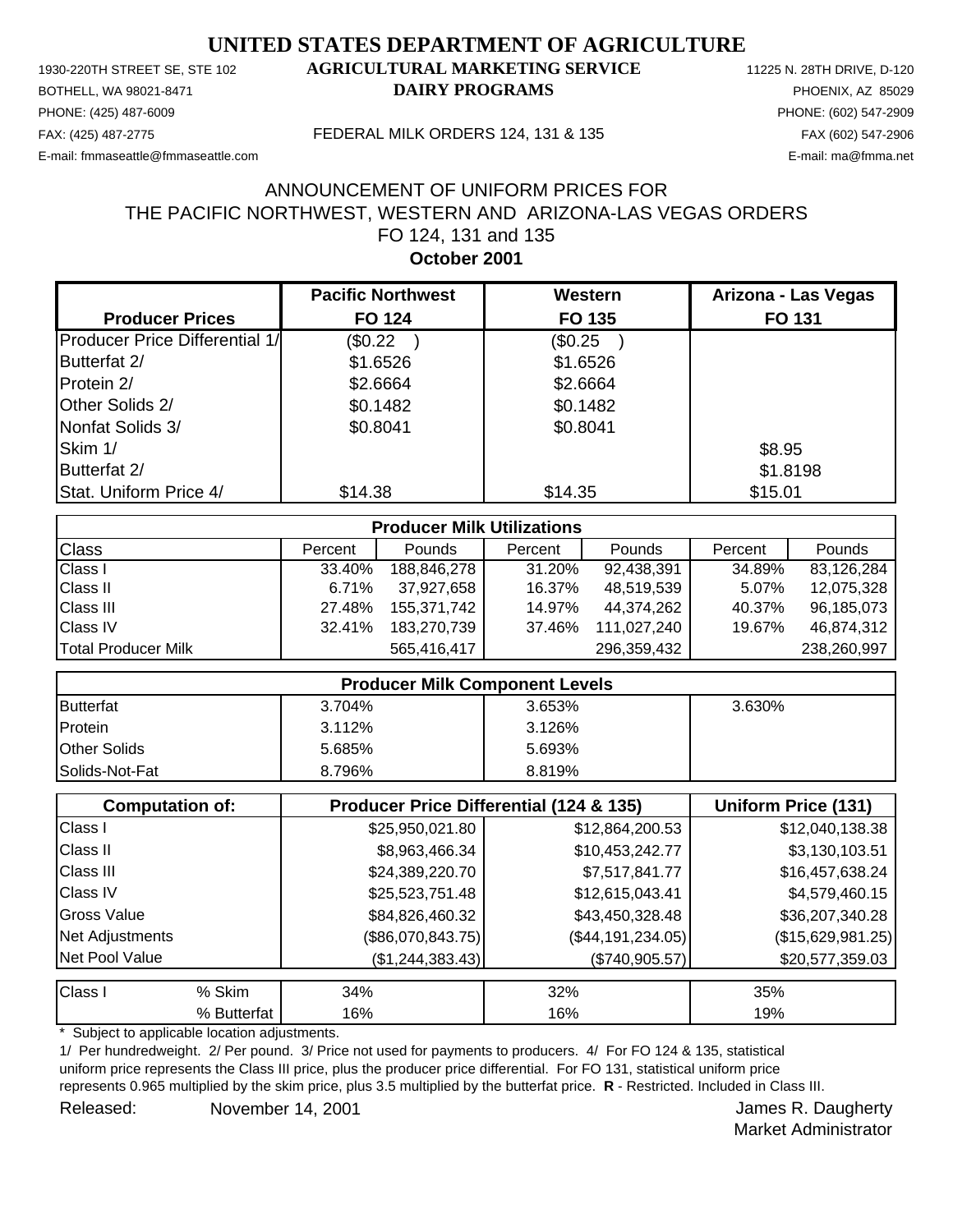PHONE: (425) 487-6009 PHONE: (602) 547-2909 E-mail: fmmaseattle@fmmaseattle.com E-mail: ma@fmma.net

### 1930-220TH STREET SE, STE 102 **AGRICULTURAL MARKETING SERVICE** 11225 N. 28TH DRIVE, D-120 BOTHELL, WA 98021-8471 **DAIRY PROGRAMS** PHOENIX, AZ 85029

#### FAX: (425) 487-2775 FEDERAL MILK ORDERS 124, 131 & 135 FAX (602) 547-2906

## **November 2001** FO 124, 131 and 135 THE PACIFIC NORTHWEST, WESTERN AND ARIZONA-LAS VEGAS ORDERS ANNOUNCEMENT OF UNIFORM PRICES FOR

|                                        | <b>Pacific Northwest</b> | Western  | Arizona - Las Vegas |
|----------------------------------------|--------------------------|----------|---------------------|
| <b>Producer Prices</b>                 | <b>FO 124</b>            | FO 135   | <b>FO 131</b>       |
| <b>Producer Price Differential 1/1</b> | \$1.99                   | \$1.56   |                     |
| Butterfat 2/                           | \$1.4500                 | \$1.4500 |                     |
| Protein 2/                             | \$1.8045                 | \$1.8045 |                     |
| Other Solids 2/                        | \$0.1470                 | \$0.1470 |                     |
| Nonfat Solids 3/                       | \$0.7949                 | \$0.7949 |                     |
| Skim 1/                                |                          |          | \$8.66              |
| Butterfat 2/                           |                          |          | \$1.5363            |
| Stat. Uniform Price 4/                 | \$13.30                  | \$12.87  | \$13.73             |

| <b>Producer Milk Utilizations</b> |         |               |         |               |         |             |
|-----------------------------------|---------|---------------|---------|---------------|---------|-------------|
| <b>Class</b>                      | Percent | <b>Pounds</b> | Percent | <b>Pounds</b> | Percent | Pounds      |
| <b>Class I</b>                    | 30.66%  | 184,119,708   | 20.15%  | 91,334,717    | 35.06%  | 81,591,937  |
| <b>Class II</b>                   | 6.34%   | 38,094,176    | 9.86%   | 44,688,420    | 4.51%   | 10,505,145  |
| <b>Class III</b>                  | 34.77%  | 208,828,466   | 47.14%  | 213,748,543   | 38.30%  | 89,140,580  |
| <b>Class IV</b>                   | 28.23%  | 169.564.737   | 22.85%  | 103,618,828   | 22.13%  | 51,502,280  |
| Total Producer Milk               |         | 600,607,087   |         | 453,390,508   |         | 232,739,942 |

| <b>Producer Milk Component Levels</b> |        |        |        |  |
|---------------------------------------|--------|--------|--------|--|
| Butterfat                             | 3.744% | 3.710% | 3.676% |  |
| Protein                               | 3.105% | 3.149% |        |  |
| <b>Other Solids</b>                   | 5.691% | 5.716% |        |  |
| <b>Solids-Not-Fat</b>                 | 8.797% | 8.865% |        |  |

|                    | <b>Computation of:</b> | <b>Producer Price Differential (124 &amp; 135)</b> |                     | Uniform Price (131) |
|--------------------|------------------------|----------------------------------------------------|---------------------|---------------------|
| Class I            |                        | \$27,241,256.95                                    | \$13,628,683.76     | \$12,732,482.08     |
| <b>Class II</b>    |                        | \$8,513,509.31                                     | \$9,621,486.82      | \$2,946,721.05      |
| <b>Class III</b>   |                        | \$25,368,903.66                                    | \$25,888,041.62     | \$12,365,861.38     |
| <b>Class IV</b>    |                        | \$21,806,272.95                                    | \$10,908,861.85     | \$4,452,145.36      |
| <b>Gross Value</b> |                        | \$82,929,942.87                                    | \$60,047,074.05     | \$32,497,209.87     |
| Net Adjustments    |                        | $(\$70,972,539.23)$                                | $(\$52,974,125.69)$ | (\$13,055,363.25)   |
| Net Pool Value     |                        | \$11,957,403.64                                    | \$7,072,948.36      | \$19,441,846.62     |
| Class I            | % Skim                 | 31%                                                | 21%                 | 36%                 |
|                    | % Butterfat            | 15%                                                | 11%                 | 20%                 |

Subject to applicable location adjustments.

1/ Per hundredweight. 2/ Per pound. 3/ Price not used for payments to producers. 4/ For FO 124 & 135, statistical uniform price represents the Class III price, plus the producer price differential. For FO 131, statistical uniform price represents 0.965 multiplied by the skim price, plus 3.5 multiplied by the butterfat price. **R** - Restricted. Included in Class III. Released: December 13, 2001 Contract Contract Contract Contract Contract Contract Contract Contract Contract Contract Contract Contract Contract Contract Contract Contract Contract Contract Contract Contract Contract Contr

Market Administrator

December 13, 2001